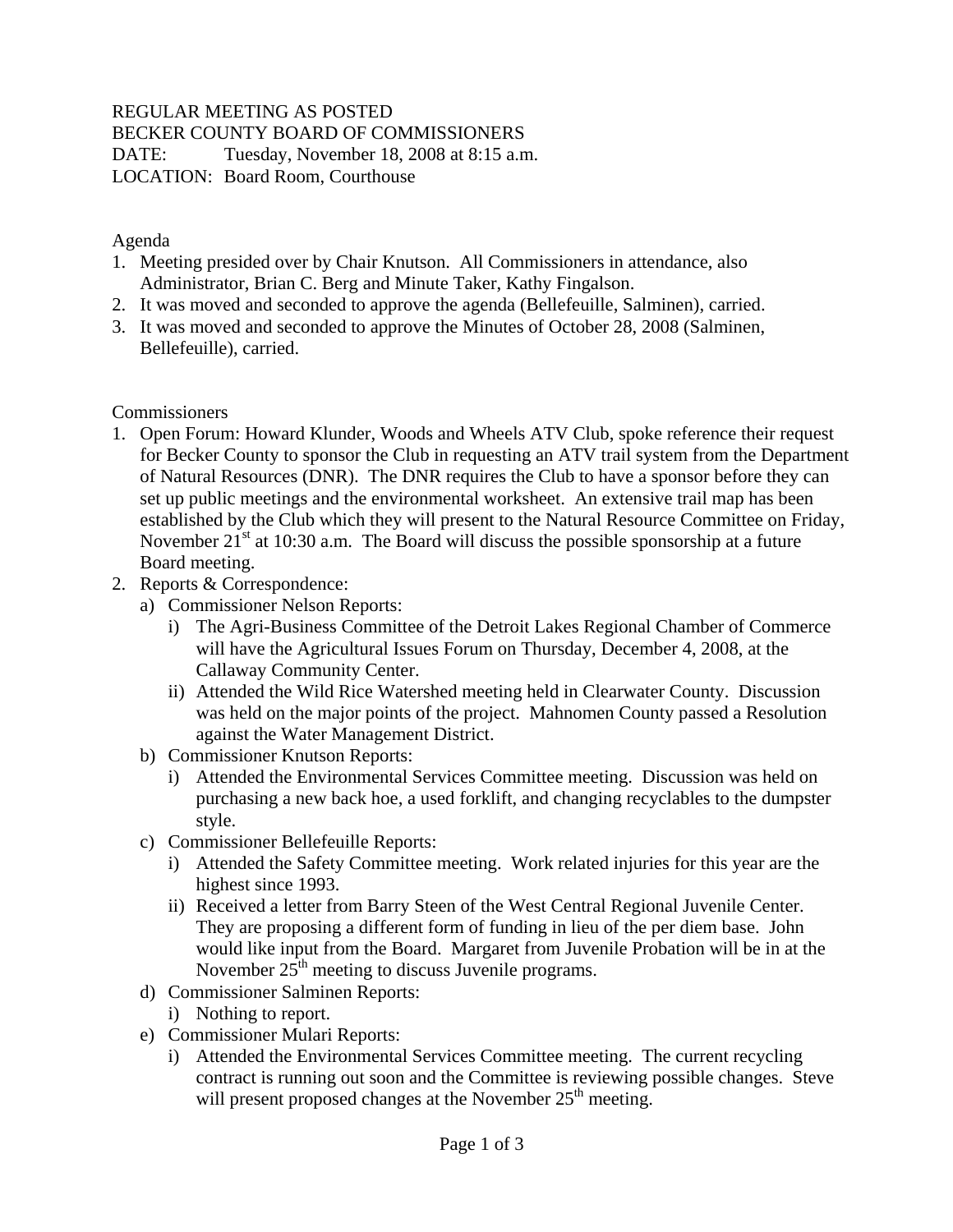- ii) Commissioner Mulari expressed her gratitude for the experience of working for the interests of Becker County for the past four years.
- f) Discussion was held on the Phase II building project. The Building Committee has several additions to the original plans to add the finishing touches that are needed to enhance the final product.

Auditor-Treasurer

1. There were no licenses or permits.

### Finance Committee Minutes

- 1. It was moved and seconded to approve the Claims (Salminen, Mulari), carried.
- 2. It was recommended by the Finance Committee to approve the Highway request for a new extended cab pickup to replace two trucks more than 10 years old
- 3. It was moved and seconded to approve the Information Technology capital request to renew the VMware annual maintenance agreement in the amount of \$7,597 (Salminen, Mulari), carried.
- 4. It was moved and seconded to approve the Information Technology capital request for the SQL server license for the new tax system as well as the GIS system in the amount of \$3,632 (Mulari, Nelson), carried.
- 5. It was moved and seconded to approve the Information Technology capital request for a printer for Planning and Zoning in the amount of \$1,250 (Mulari, Bellefeuille), carried.
- 6. It was moved and seconded to approve the low quote from Herzog Roofing for the replacement of two sections of the original courthouse roof in the amount of \$45,000 (Bellefeuille, Salminen), carried.
- 7. As an internal control enhancement, the Human Service SELF fund checking account is going to be closed.
- 8. It was moved and seconded to approve the payment to election judges under the same terms as the Absentee Ballot Board at a \$9/hour rate and mileage to conduct the manual recount of the more than 17,000 ballots next Monday (Bellefeuille, Mulari), carried.
- 9. It was moved and seconded to approve the increase of the building insurance deductible to \$2,500 (Salminen, Mulari), carried.

### Assessor

1. It was moved and seconded to approve the abatements PIN 08.0175.000 and 08.0910.000, Detroit Township for -\$302.00 (Mulari, Nelson), carried.

# Highway

- 1. A construction update was presented.
- 2. It was moved and seconded to approve the Five Year Plan Meeting date of December 11, 2008 from 4:00 p.m. to 6:30 p.m. (Mulari, Bellefeuille), carried.
- 3. It was moved and seconded to approve the Capital Outlay for a 2009 Chevrolet Silverado 1500 extended cab 4x4 based upon State of Minnesota contract 440137 in the amount of \$22,092, Resolution 11-08-1A (Mulari, Salminen), carried.